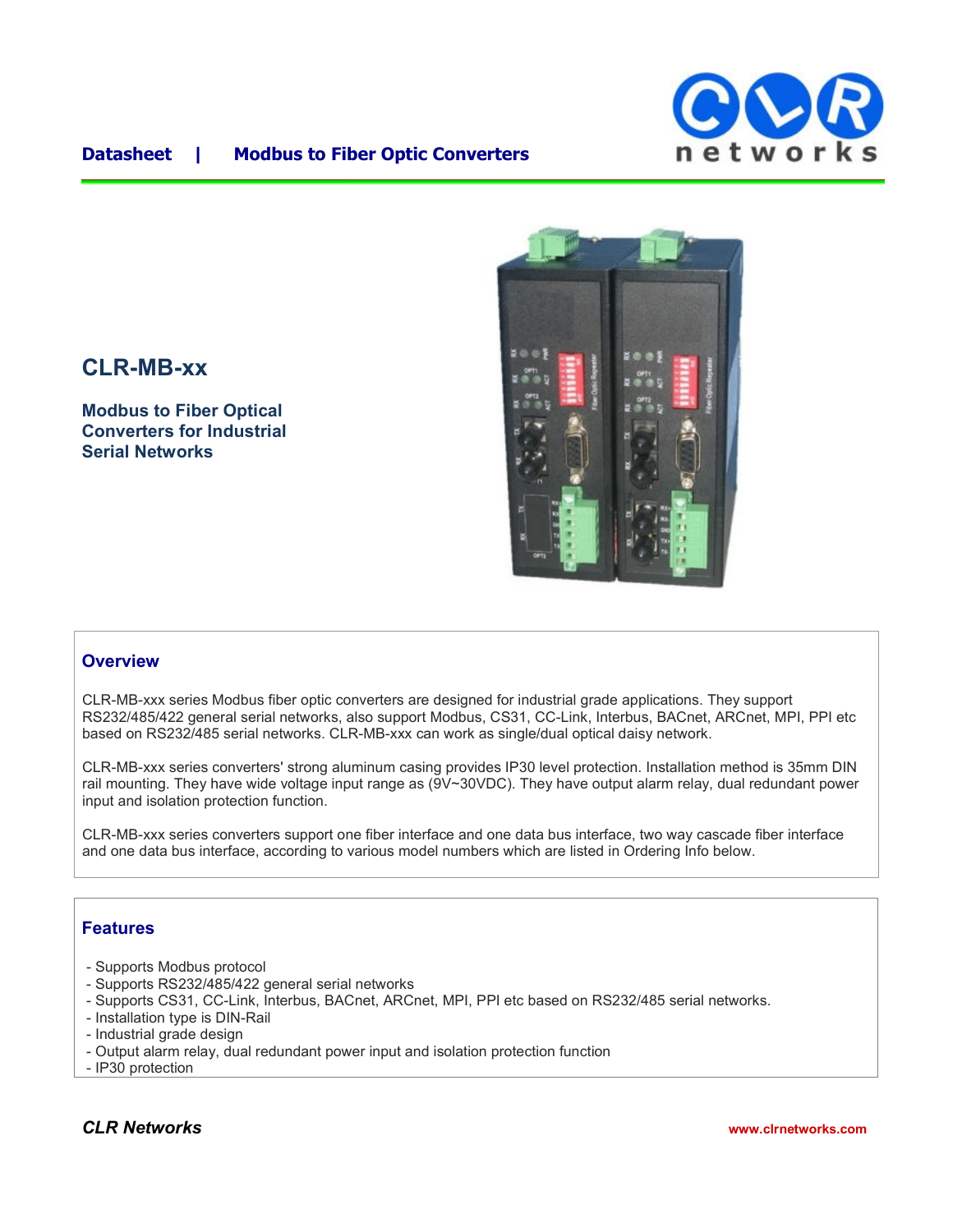

| <b>Specifications</b>        |                                                                                                     |
|------------------------------|-----------------------------------------------------------------------------------------------------|
| <b>Bus data interface</b>    |                                                                                                     |
| Protocols                    | Modbus, CS31, CC-Link, Interbus, BACnet, ARCnet, MPI, PPI etc based on<br>RS232/485 serial networks |
| RS232 Baud rate              | 0~115.2Kbps, support RXD, TXD, GND three line works                                                 |
| <b>RS422</b>                 | RX-, RX +, TX-, TX + full-duplex mode                                                               |
| <b>RS485</b>                 | A, B half-duplex mode                                                                               |
| RS422/485 Baud rate          | 0~10Mbps optional                                                                                   |
| Isolation voltage            | Instantaneous voltage 5000V, constant voltage 1000V                                                 |
| Resistor                     | without terminal resistor, connect external when necessary                                          |
| <b>Optical Interface</b>     |                                                                                                     |
| Wavelength                   | multi-mode 850nm, 1310 nm; single mode 1310 nm, 1550nm                                              |
| Fiber type                   | multi-mode 50/125um, 62.5/125um, 100/140um; single mode 8.3/125 um,<br>9/125um, 10/125um            |
| <b>Transmission distance</b> | multi-mode 2km, single mode 20km.                                                                   |
| Fiber interface type         | ST/SC/FC (optional); ST (standard configuration).                                                   |
| <b>Power and protection</b>  |                                                                                                     |
| Power                        | DC (9~30V) dual redundant power input, 24VDC typical, power consumption<br>less than 1.5W           |
| Protection                   | DC1000V voltage isolation and reverse connect protection                                            |
| Relay                        | Fiber link fault alarm, Contact rating: DC48V/1A Max.                                               |
| Power connector              | Industrial Pluggable Screw Terminal                                                                 |
| <b>Mechanical</b>            |                                                                                                     |
| Dimension                    | 136mm x 54mm x 106mm (H x W x D)                                                                    |
| Housing                      | IP30 protection, Metal case (wave grain aluminum reinforce case option)                             |
| Installation                 | 35mm DIN-Rail, Wall Mounting                                                                        |
| Weight                       | 800g                                                                                                |
| <b>Environmental</b>         |                                                                                                     |
| <b>Operating Temperature</b> | -10°C ~ 70°C (-40°C ~ 85°C optional)                                                                |
| <b>Storage Temperature</b>   | $-40^{\circ}$ C ~ 85°C                                                                              |
|                              |                                                                                                     |

*CLR Networks* **www.clrnetworks.com**